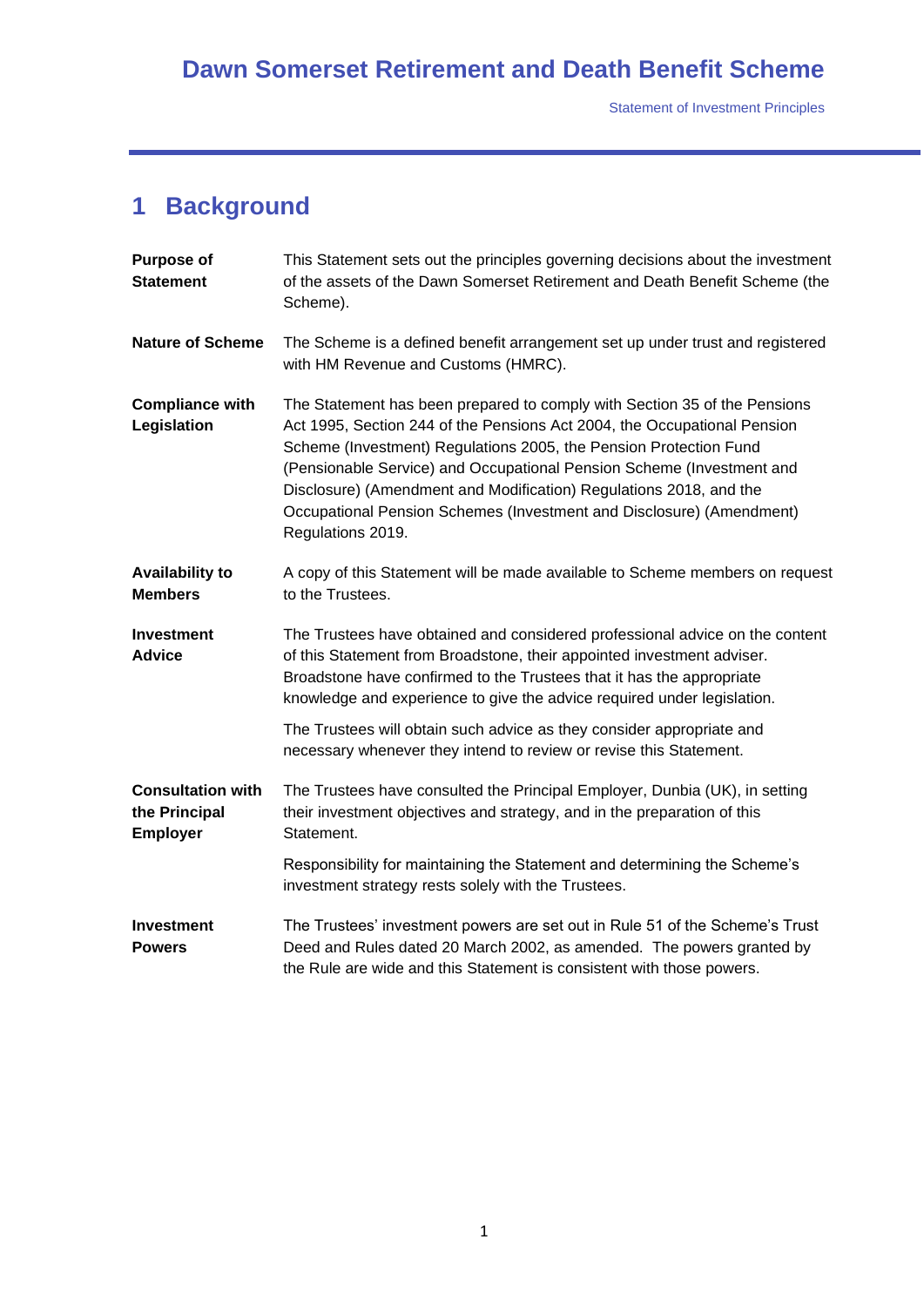### **2 Investment Objectives**

**Strength of Employer Covenant** In determining their investment objectives and strategy, the Trustees have considered the strength of the Principal Employer's willingness and ability to support the Scheme. They have determined that it is reasonable to take a longterm view in determining their investment objectives and strategy. **Key Funding Measure** The Scheme is subject to the Statutory Funding Objective (SFO) introduced by the Pensions Act 2004, i.e. that it should have sufficient and appropriate assets to cover its Technical Provisions, as calculated in accordance with the Trustees' Statement of Funding Principles. In determining their investment objectives and strategy, the Trustees have agreed that the funding position measured under the SFO is the assessment of scheme funding that is of most importance to the Trustees and Principal Employer, as it determines the Scheme's funding requirements and members' long-term benefit security. **Investment Objectives** The Trustees' investment objectives are as follows: • To ensure that the assets are of a nature to enable the Trustees to meet the Scheme's liabilities as they fall due; • To invest in assets of appropriate liquidity and diversity, which will generate income and capital growth to meet, together with contributions from the sponsoring employer, the benefits which the Scheme provides; • To invest in a way that is consistent with the Scheme's funding objectives, i.e. so that the investment return assumptions used in the determination of the Trustees' funding plan have a reasonable chance of being met in practice; • Where future opportunities arise to improve protection against the interest rate risk and inflation risk associated with the valuation of the Scheme's Technical Provisions without adversely affecting their funding plan, the Trustees will consider steps to further reduce the volatility of the Scheme's funding position; and • Over the longer term to bring the Scheme into a position where it has a strong funding position and a relatively low-risk investment strategy. **Paying Regard to the Principal Employer's Views** The Trustees will have regard to the Principal Employer's views on the potential costs and risks associated with the investment objectives set and their implementation through the practical strategy.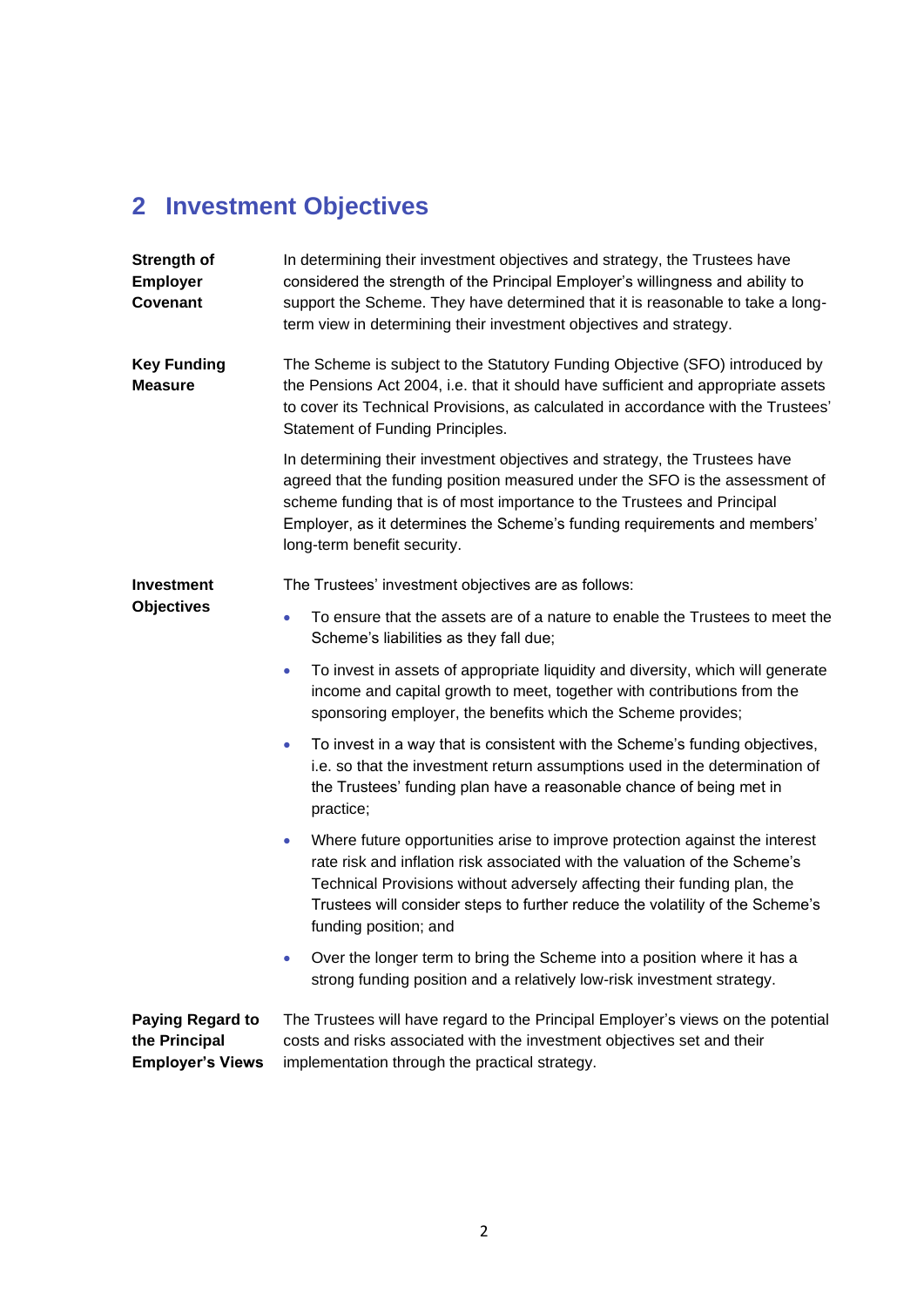# **3 Principles for Setting the Investment Strategy**

| <b>Selection of</b><br><b>Investments</b>                    | The Trustees may select investments from a wide range of asset classes from<br>time to time, including, but not restricted to, UK equities, overseas equities,<br>government bonds, corporate bonds, commercial property and alternative asset<br>classes, such as hedge funds, private equity and infrastructure.                          |
|--------------------------------------------------------------|---------------------------------------------------------------------------------------------------------------------------------------------------------------------------------------------------------------------------------------------------------------------------------------------------------------------------------------------|
|                                                              | The investments selected will generally be traded on regulated markets and,<br>where this is not the case, any such investments will be kept to a prudent level.                                                                                                                                                                            |
|                                                              | The Trustees may invest in products that use derivatives where this is for the<br>purpose of risk management or to improve the efficiency of the management of<br>the Scheme's investments.                                                                                                                                                 |
|                                                              | The Trustees may hold insurance policies such as deferred or immediate<br>annuities which provide income to the Scheme, matching part or all of the future<br>liabilities due from it.                                                                                                                                                      |
|                                                              | The Trustees may hold a working cash balance for the purpose of meeting<br>benefit payments due to members and the expenses of running the Scheme.                                                                                                                                                                                          |
| <b>Balance of</b><br><b>Investments</b>                      | The Trustees will set a Target Asset Allocation from time to time, determined<br>with the intention of meeting their investment objectives.                                                                                                                                                                                                 |
|                                                              | The Target Asset Allocation will be set taking account of the characteristics of<br>different asset classes available and will be reviewed in light of any changes to<br>the Trustees' view of the Principal Employer's covenant, the nature of the<br>Scheme's liabilities or relevant regulations governing pension scheme<br>investment. |
| <b>Delegation to</b><br><b>Investment</b><br><b>Managers</b> | The Trustees will delegate the day-to-day management of the Scheme's assets<br>to professional investment managers and will not be involved in the buying or<br>selling of investments.                                                                                                                                                     |
| <b>Realising</b><br><b>Investments</b>                       | The Trustees make disinvestments from the Investment Managers with the<br>assistance of Broadstone, as necessary, to meet the Scheme's cashflow<br>requirements.                                                                                                                                                                            |
|                                                              |                                                                                                                                                                                                                                                                                                                                             |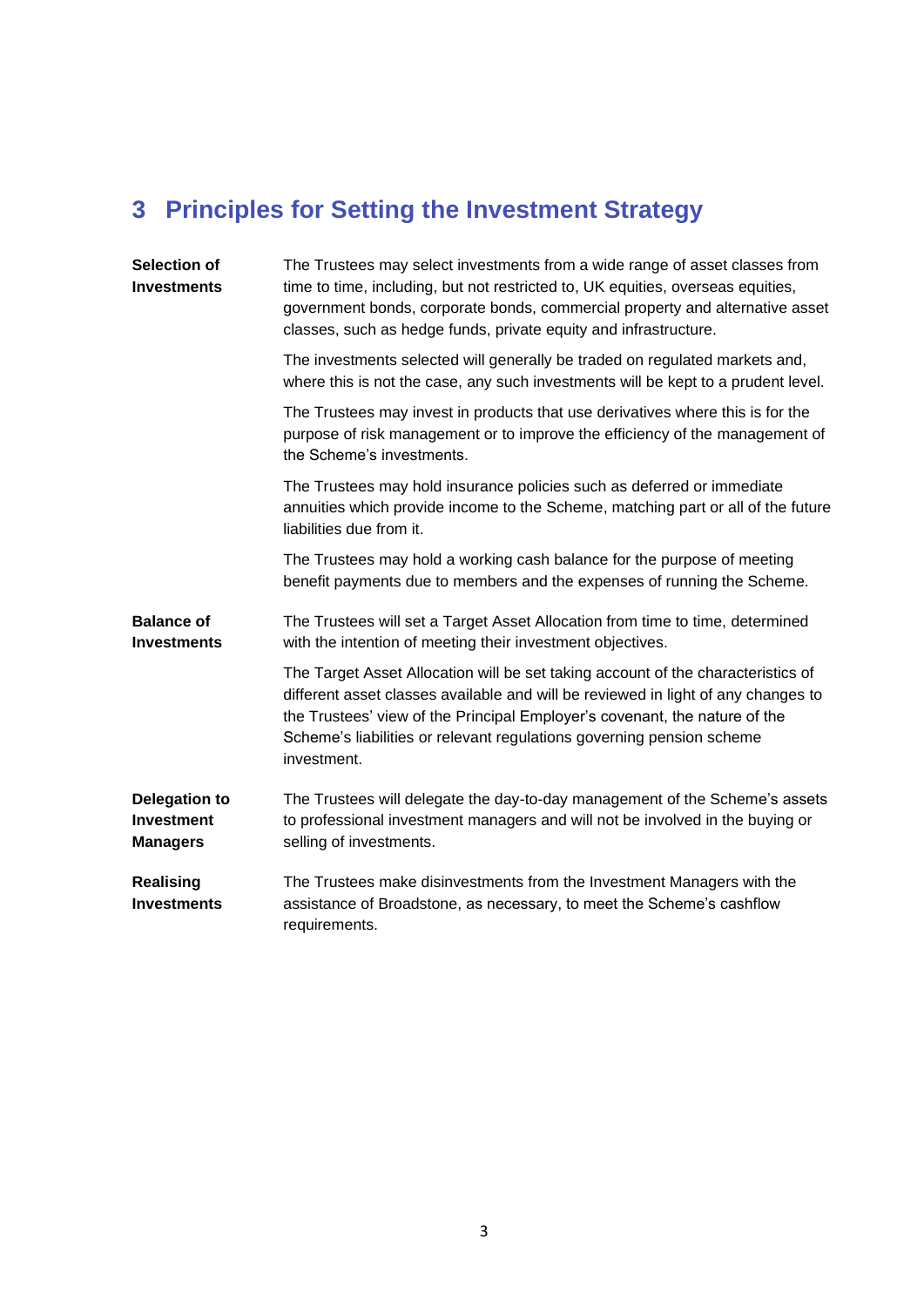### **4 Setting the Strategy**

**Target Asset** 

The Target Asset Allocation for the Scheme is as follows:

**Allocation**

| <b>Asset Class</b>            | <b>Target Asset</b><br><b>Allocation</b> |
|-------------------------------|------------------------------------------|
| Multi-asset funds             | 70%                                      |
| Long-dated corporate bonds    | 10%                                      |
| Long-dated index-linked gilts | <b>20%</b>                               |
| TOTAL                         | 100%                                     |

**Investment Managers** The Trustees entered into contracts with Legal & General Investment Management (LGIM) in September 1995 and Threadneedle Investment Services Limited (Threadneedle) in June 2021. These companies undertake day-to-day investment management of the Scheme's assets.

> The Investment Managers are authorised and regulated by the Financial Conduct Authority (FCA) under the Financial Services and Markets Act 2000.

**Strategies Used** The Trustees use the following funds and strategies operated by the Investment Managers, which are given together with their target allocation within the overall strategy.

| <b>Fund</b>                                                     | <b>Target Asset</b><br><b>Allocation</b> |
|-----------------------------------------------------------------|------------------------------------------|
| <b>Multi-asset funds</b>                                        |                                          |
| Threadneedle Dynamic Real Return Fund                           | 35%                                      |
| <b>LGIM Dynamic Diversified Fund</b>                            | 35%                                      |
| Long-dated corporate bonds                                      |                                          |
| LGIM Investment Grade Corporate Bond Over 15 Year Index<br>Fund | 10%                                      |
| Long-dated index-linked gilts                                   |                                          |
| LGIM Over 5 Year Index-Linked Gilts Index Fund                  | <b>20%</b>                               |
| <b>TOTAL</b>                                                    | 100%                                     |

**Maintaining the Target Asset Allocation**

The Trustees have responsibility for maintaining the overall balance of the asset allocation relative to the Target Asset Allocation. The Trustees monitor the asset allocation on a regular basis with the assistance of their investment adviser, and will consider switching assets as appropriate.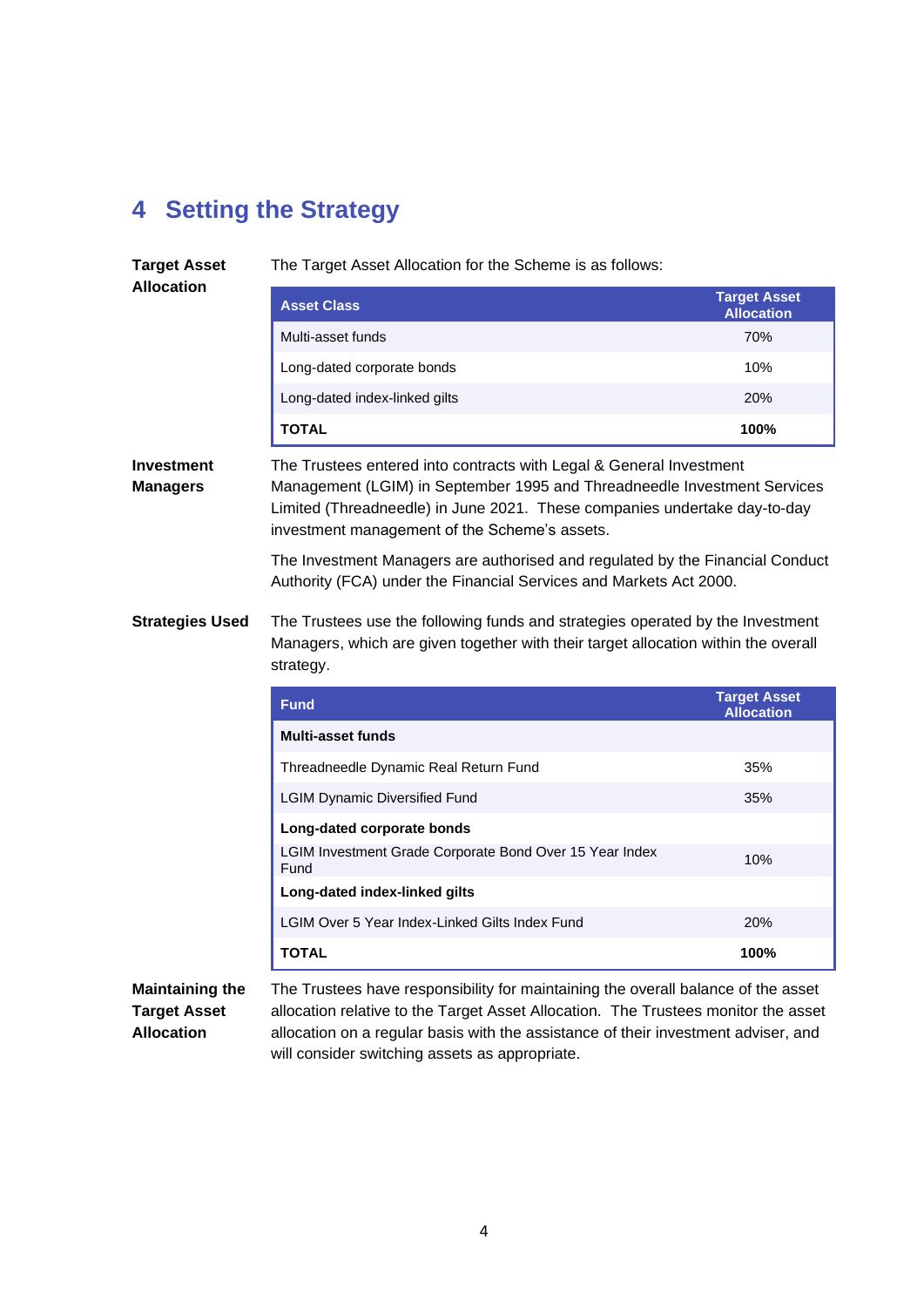#### **Performance Benchmarks and Objectives**

The multi-asset funds used by the Trustees are actively managed, with specific risk and return objectives. Their objectives are summarised below:

| <b>Fund name</b>                                          | <b>Return</b><br><b>benchmark</b>       | <b>Return target</b>                                                                                                  | <b>Risk target</b>                                                                        |
|-----------------------------------------------------------|-----------------------------------------|-----------------------------------------------------------------------------------------------------------------------|-------------------------------------------------------------------------------------------|
| Threadneedle<br><b>Dynamic Real</b><br><b>Return Fund</b> | <b>UK Consumer</b><br>Price Index (CPI) | To outperform the<br>return benchmark by<br>4.0% per annum<br>(gross of fees) over a<br>three to five year<br>period. | Approximately two<br>thirds of the risk<br>associated with<br>developed equity<br>markets |
| <b>LGIM Dynamic</b><br>Diversified Fund                   | Bank of England<br><b>Base Rate</b>     | To outperform the<br>benchmark by 4.5%<br>p.a. (gross of fees)<br>over rolling three-year<br>periods                  | Approximately two<br>thirds of the risk<br>associated with<br>developed equity<br>markets |

The LGIM corporate bond and index-linked gilt funds are index-tracking funds, meaning that their objective is to track the total return on a specified market index within an agreed margin over a specified time-scale. The funds are passively managed, in the sense that the manager invests to track the relevant market indices rather than attempting to use skill to generate outperformance. The benchmark and tracking criteria for these funds are given below:

| <b>Strategy</b>                                                           | <b>Benchmark</b>                               | <b>Tracking Criterion</b>                                                                              |
|---------------------------------------------------------------------------|------------------------------------------------|--------------------------------------------------------------------------------------------------------|
| <b>LGIM Investment Grade</b><br>Corporate Bond Over<br>15 Year Index Fund | <b>iBoxx £ Non-Gilts Over 15</b><br>Year Index | To track the benchmark to<br>within $\pm 0.5\%$ p.a. for two years<br>out of three (gross of fees)     |
| <b>LGIM Over 5 Year</b><br>Index-Linked Gilts Index<br>Fund               | FTSE A Index-Linked<br>(Over 5 Year) Index     | To track the benchmark to<br>within $\pm 0.25\%$ p.a. for two<br>years out of three (gross of<br>fees) |

#### **Investment Management Charges**

The annual management charges for each of the funds used are given below:

| <b>Fund</b>                                                     | <b>Annual Management</b><br><b>Charge</b> |
|-----------------------------------------------------------------|-------------------------------------------|
| Threadneedle Dynamic Real Return Fund                           | $0.40\%$ p.a.*                            |
| <b>LGIM Dynamic Diversified Fund</b>                            | $0.50\%$ p.a.**                           |
| LGIM Investment Grade Corporate Bond Over 15 Year Index<br>Fund | $0.15%$ p.a.                              |
| LGIM Over 5 Year Index-Linked Gilts Index Fund                  | $0.10\%$ p.a.                             |

\*Ongoing charges are capped at 0.50% p.a.

\*\*Discounted to 0.40% p.a. until further notice.

In addition, LGIM make a flat administration charge of £1,000 p.a.

**Employer Related**  Neither the Trustees nor the Investment Managers directly hold any employer related investments.

**Investment**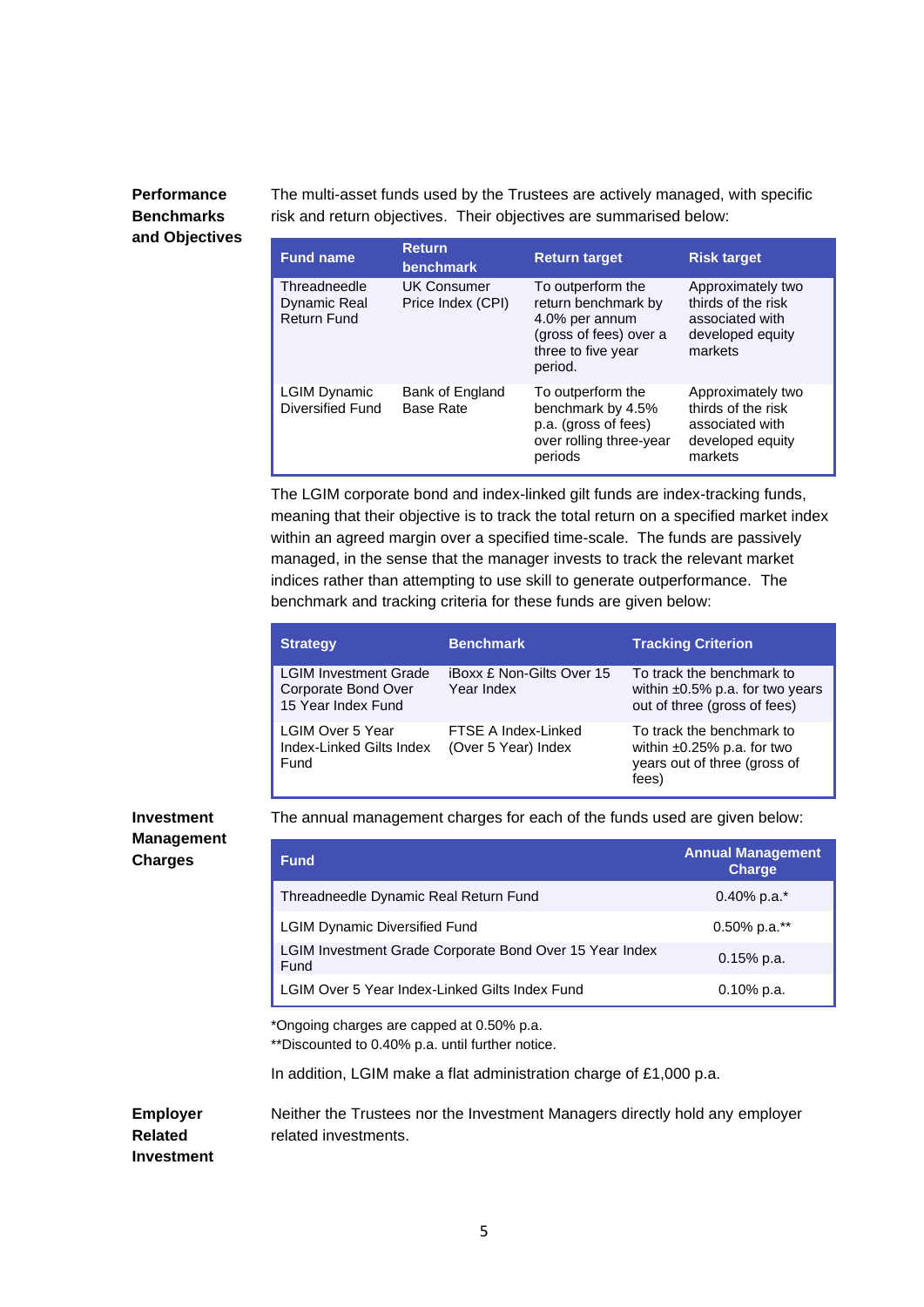**Additional Voluntary Contributions (AVCs)** The Scheme holds AVCs separately from the assets, using a policy provided by Prudential plc.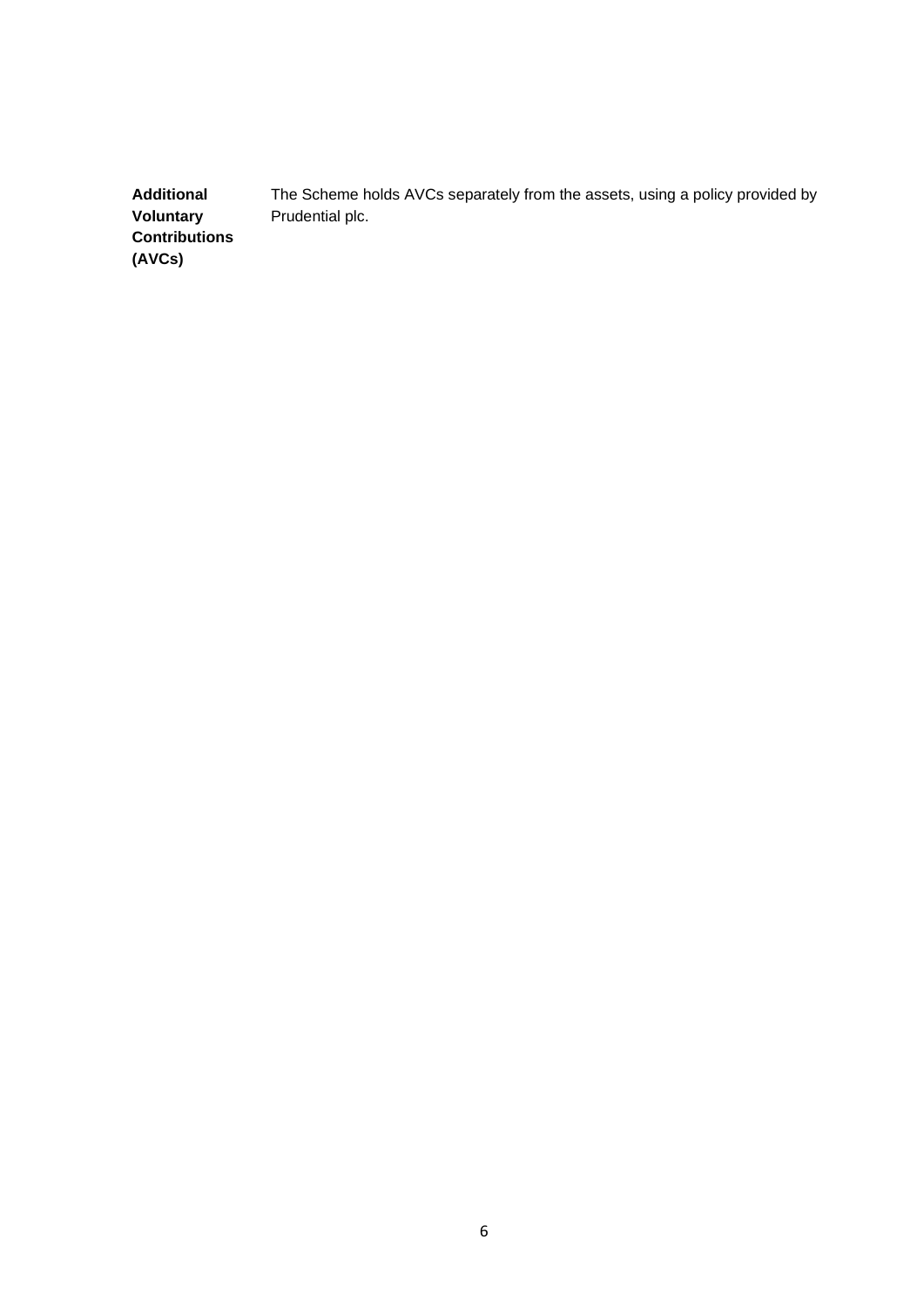### **5 Expected Returns and Risks**

**Overall Return Target** The Trustees' objective is for the Scheme's assets to produce a return in excess of the investment return assumptions used to determine the value of the Scheme's liabilities as measured under the SFO, as well as any recovery plan.

> Accordingly, the Trustees expect the assets to produce a return in excess of the growth in the value of the liabilities calculated under the SFO over an economic cycle of five to seven years of between 0.7% per annum and 2.4% per annum, depending on the level of prudence adopted in assessing future expected returns.

**Expected Returns**

Over the long-term, the Trustees' expectations are to achieve the following rates of return from the asset classes they make use of:

|                                                         | <b>Asset Class</b>                                                                                                                                                                                                                                                                                                                                                                                                                               | <b>Expected return</b>                                                                                                                                                                                                    |  |
|---------------------------------------------------------|--------------------------------------------------------------------------------------------------------------------------------------------------------------------------------------------------------------------------------------------------------------------------------------------------------------------------------------------------------------------------------------------------------------------------------------------------|---------------------------------------------------------------------------------------------------------------------------------------------------------------------------------------------------------------------------|--|
|                                                         | <b>Multi-asset funds</b>                                                                                                                                                                                                                                                                                                                                                                                                                         | In excess of UK price inflation, net of fees, as<br>measured by the Retail Prices Index, over an<br>economic cycle of five to seven years, with<br>significantly reduced volatility relative to equity<br>market returns. |  |
|                                                         | <b>Corporate bonds</b>                                                                                                                                                                                                                                                                                                                                                                                                                           | In excess of the yield available on a comparable<br>portfolio of UK gilts to compensate for the<br>additional risk associated with investing in a<br>diversified portfolio of corporate bonds.                            |  |
|                                                         | Index-linked gilts                                                                                                                                                                                                                                                                                                                                                                                                                               | In line with the market yields available on the<br>relevant underlying securities.                                                                                                                                        |  |
| <b>Consideration</b><br>of Risks                        | The Trustees have considered the various risks that the Scheme faces, including<br>market risk, interest rate risk, inflation risk, default risk, concentration risk,<br>manager risk and currency risk, and consider that the Target Asset Allocation<br>strikes a reasonable balance between risk mitigation and seeking an appropriate<br>level of return, taking account of the employer covenant and the long-term nature<br>of the Scheme. |                                                                                                                                                                                                                           |  |
| <b>Risk Relative to</b><br>the Value of the             | characteristics of the Scheme's Technical Provisions.                                                                                                                                                                                                                                                                                                                                                                                            | The Target Asset Allocation has been determined with due regard to the                                                                                                                                                    |  |
| <b>Scheme's Key</b><br><b>Funding</b><br><b>Measure</b> | The calculation of the Scheme's Technical Provisions uses assumptions for future<br>investment returns and price inflation expectations that are based upon market<br>values of financial securities such as fixed interest and index-linked government<br>bonds. This means that the Technical Provisions are sensitive to changes in the<br>price of these assets as market conditions vary, and can have a volatile value.                    |                                                                                                                                                                                                                           |  |
|                                                         | The Trustees accept that their investment strategy may result in volatility in the<br>Scheme's funding position. Furthermore, the Trustees also accept that there is a                                                                                                                                                                                                                                                                           |                                                                                                                                                                                                                           |  |

Scheme's funding position. Furthermore, the Trustees also accept that there is a risk that the assets will not achieve the rates of investment return assumed in the calculation of the Scheme's Technical Provisions.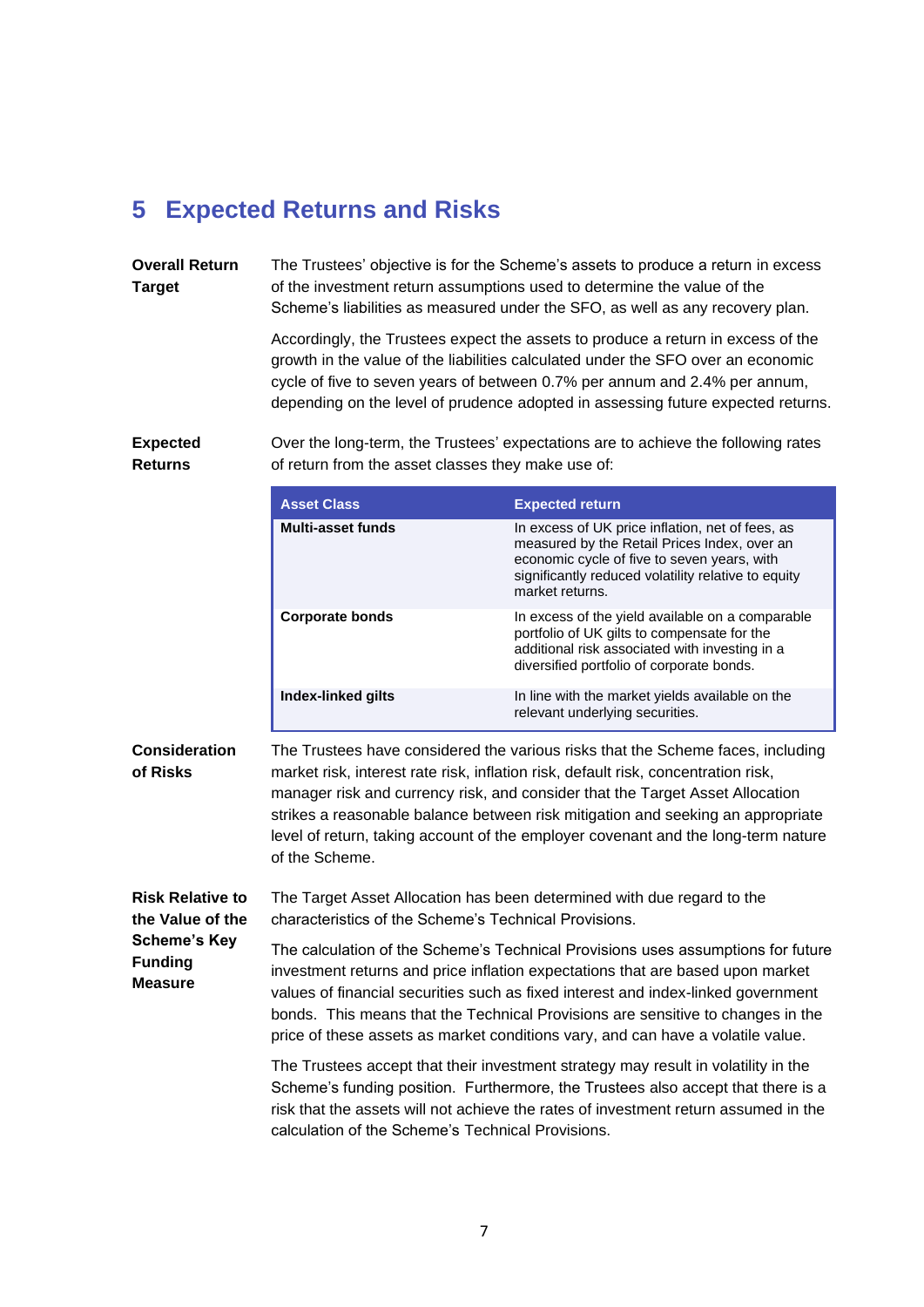| Concentration<br>of Risk and<br><b>Diversification</b>        | To reduce the risk of concentration within the portfolio, the Trustees will monitor<br>the overall mix of asset classes and stocks in the investment strategy with their<br>investment adviser, Broadstone.                                                                                                              |
|---------------------------------------------------------------|--------------------------------------------------------------------------------------------------------------------------------------------------------------------------------------------------------------------------------------------------------------------------------------------------------------------------|
|                                                               | The Trustees invest in a wide range of asset classes through the funds and<br>strategies they use and consider the Scheme's strategy to be well diversified.                                                                                                                                                             |
| <b>Manager</b><br><b>Controls and</b><br>Custodianship        | The day-to-day activities that the Investment Managers carry out for the Trustees<br>are subject to regular internal reviews and external audits by independent auditors<br>to ensure that operating procedures and risk controls remain appropriate.                                                                    |
|                                                               | Safe-keeping of the Scheme's assets held with the Investment Managers is<br>performed by custodians appointed by them.                                                                                                                                                                                                   |
| <b>Manager</b><br><b>Security</b>                             | The Trustees have considered the financial security of the Scheme's holdings with<br>the Investment Managers, together with their status as regulated firms, and<br>consider the associated protection offered as an investor to be reasonable and<br>appropriate.                                                       |
| <b>Monitoring and</b><br><b>Management of</b><br><b>Risks</b> | The Trustees will monitor the investment and funding risks faced by the Scheme<br>with the assistance of their investment adviser and the Scheme Actuary at least<br>every three years. The Trustees will consider the appropriateness of<br>implementing additional risk mitigation strategies as part of such reviews. |
|                                                               | In addition, the Trustees will review wider operational risks as part of maintaining<br>their risk register.                                                                                                                                                                                                             |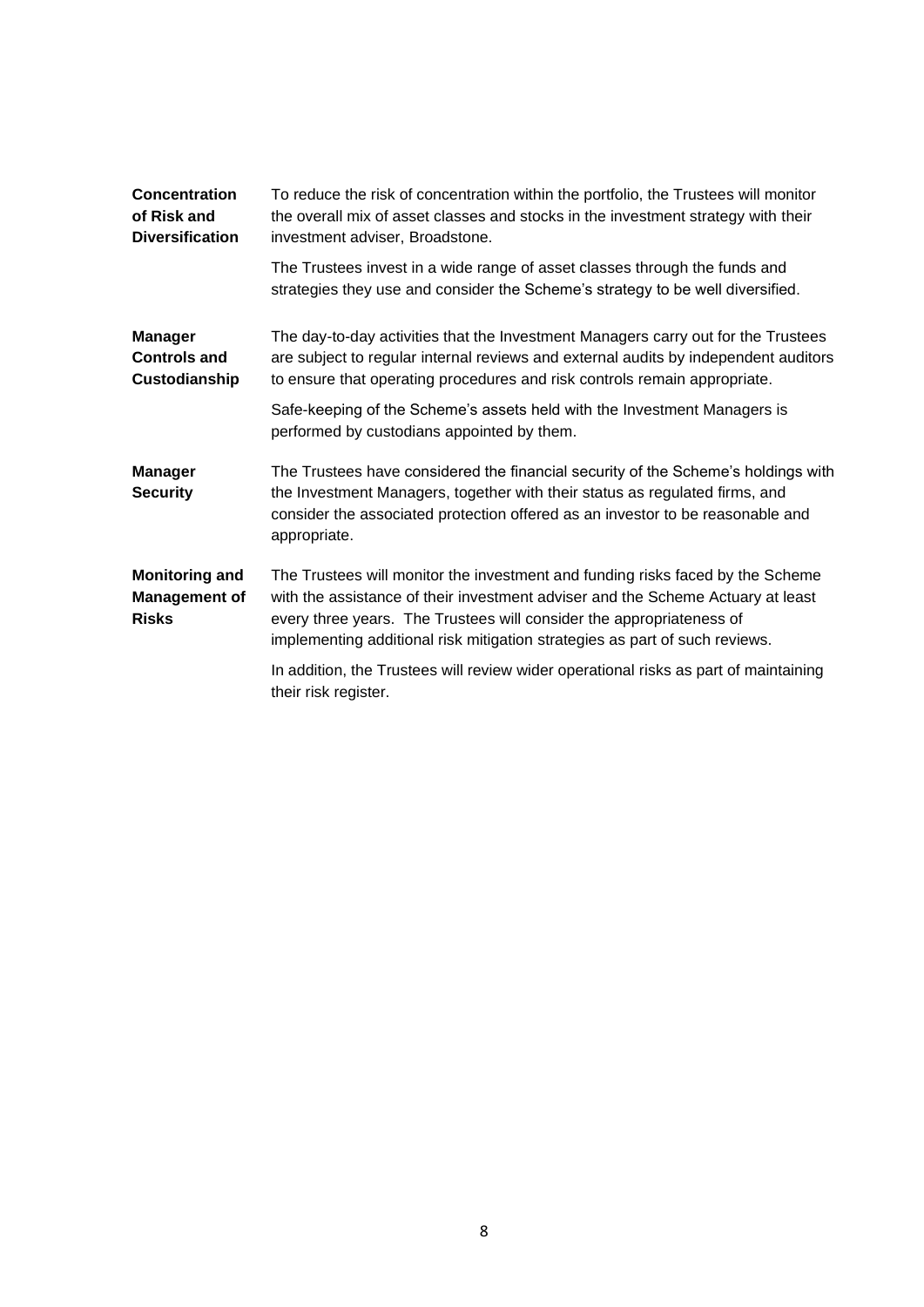### **6 Responsible Investing, Governance and Engagement**

**Financially Material Considerations Related to Environmental, Social and Governance Considerations**

The Trustees recognise that Environmental, Social and Governance (ESG) issues can and will have a material impact on the companies, governments and other organisations that issue or otherwise support the assets in which the Scheme invests. In turn, ESG issues can be expected to have a material financial impact on the returns provided by those assets.

The Trustees delegate responsibility for day-to-day decisions on the selection of investments to the Investment Managers. The Trustees have an expectation that the Investment Managers will consider ESG issues in selecting investments, or will otherwise engage with the issuers of the Scheme's underlying holdings on such matters in a way that is expected to improve the long-term return on the associated assets. The Trustees' views on how ESG issues are taken account of in each asset class used is set out below:

| <b>Asset Class</b>                          | <b>Active/Passive</b> | <b>Trustees' views</b>                                                                                                                                                                                                                                                                                                                                                                                                                                                                                           |
|---------------------------------------------|-----------------------|------------------------------------------------------------------------------------------------------------------------------------------------------------------------------------------------------------------------------------------------------------------------------------------------------------------------------------------------------------------------------------------------------------------------------------------------------------------------------------------------------------------|
| Risk-<br>controlled<br>multi-asset<br>funds | Active                | The Trustees expect the investment managers to<br>take financially material ESG factors into account,<br>given the active management style of the funds and<br>the ability of each manager to use its discretion to<br>generate higher risk adjusted returns. The Trustees<br>also expect their investment managers to engage<br>with the underlying investee companies, where<br>possible, although they appreciate that fixed income<br>assets within the portfolio do not typically attract<br>voting rights. |
| Corporate<br>bonds                          | Passive               | The Trustees acknowledge that the investment<br>manager must invest in line with specified index<br>and, therefore, may not be able to disinvest from a<br>particular bond issue if they have concerns relating<br>to ESG. The Trustees also expect their investment<br>manager to engage with investee companies, where<br>possible, although they appreciate that fixed income<br>assets do not typically attract voting rights.                                                                               |
| Government<br>bonds                         | Passive               | The Trustees believe there is less scope for the<br>consideration of ESG issues to improve risk-<br>adjusted returns in this asset class because of the<br>nature of the securities.                                                                                                                                                                                                                                                                                                                             |

The Trustees do not currently impose any specific restrictions on the Investment Managers with regard to ESG issues, but will review this position from time to time. The Trustees receive information on request from the Investment Managers on their approach to selecting investments and engaging with issuers with reference to ESG issues.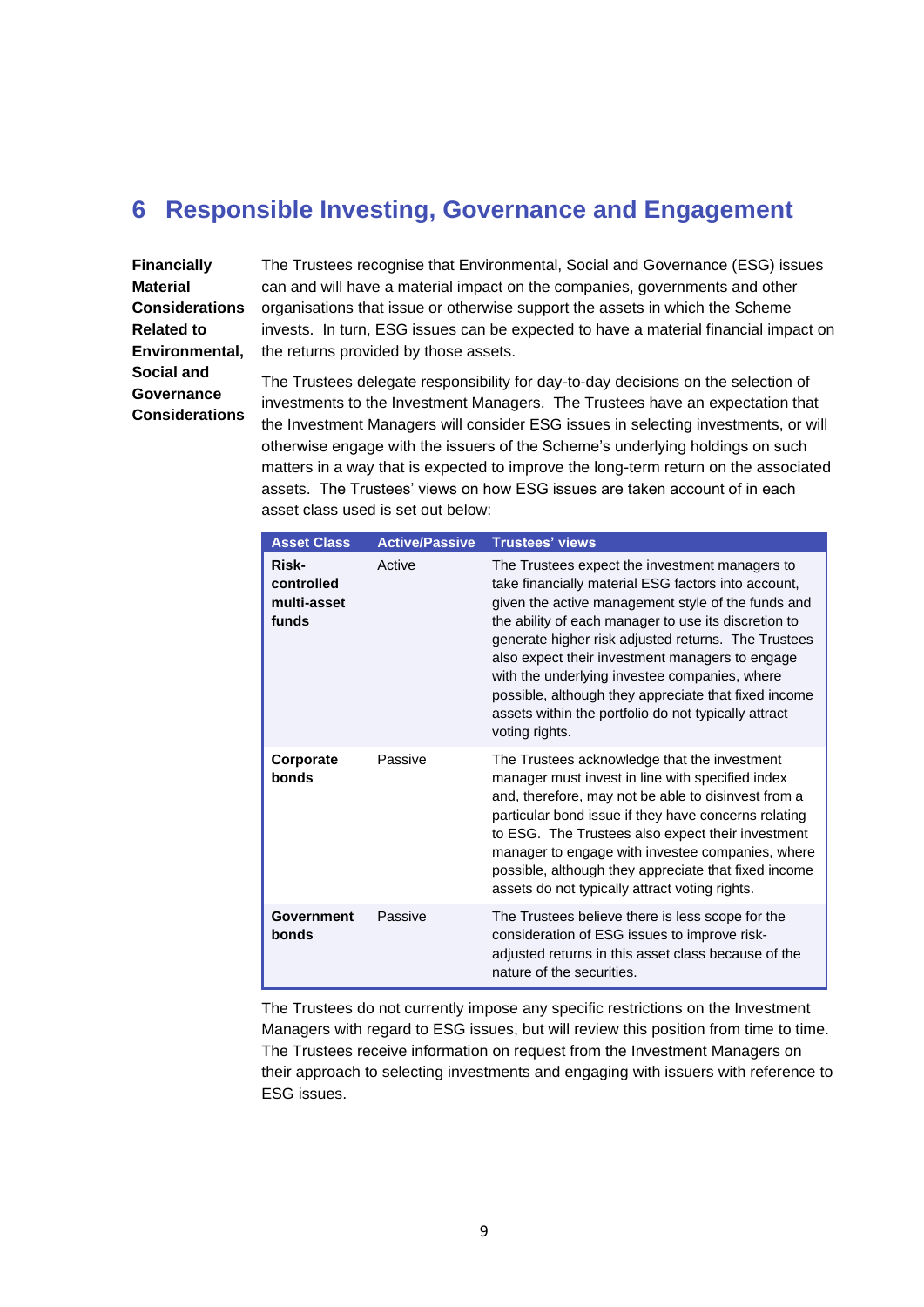|                                                                              | With regard to the specific risk to the performance of the Scheme's investments<br>associated with the impact of climate change, the Trustees take the view that this<br>falls within their general approach to ESG issues. The Trustees regard the<br>potential impact of climate change on the Scheme's assets as a longer term risk<br>and likely to be less material in the context of the short to medium term<br>development of the Scheme's funding position than other risks. The Trustees will<br>continue to monitor market developments in this area with their investment adviser. |
|------------------------------------------------------------------------------|------------------------------------------------------------------------------------------------------------------------------------------------------------------------------------------------------------------------------------------------------------------------------------------------------------------------------------------------------------------------------------------------------------------------------------------------------------------------------------------------------------------------------------------------------------------------------------------------|
| <b>Views of</b><br><b>Members and</b><br><b>Beneficiaries</b>                | The Scheme is comprised of a diverse membership, expected to hold a broad<br>range of views on ethical, political, social, environmental, and quality of life issues.<br>The Trustees therefore do not explicitly seek to reflect any specific views through<br>the implementation of the investment strategy.                                                                                                                                                                                                                                                                                 |
| <b>Engagement</b><br>and Voting<br><b>Rights</b>                             | Responsibility for engagement with the issuers of the Scheme's underlying<br>investment holdings and the use of voting rights is delegated to the Investment<br>Managers. The Trustees can therefore only influence engagement and voting<br>policy indirectly.                                                                                                                                                                                                                                                                                                                                |
|                                                                              | The Investment Managers provide information to the Trustees on their actions in<br>relation to engagement and use of voting rights. The Trustees are therefore able to<br>be aware of the policies adopted by the Investment Managers.                                                                                                                                                                                                                                                                                                                                                         |
| <b>Capital</b><br><b>Structure of</b><br><b>Investee</b><br><b>Companies</b> | Responsibility for monitoring the make up and development of the capital structure<br>of investee companies is delegated to the Investment Managers. The Trustees<br>expect the extent to which the Investment Managers monitor these capital<br>structures to be appropriate to the nature of the mandate.                                                                                                                                                                                                                                                                                    |
| <b>Conflicts of</b>                                                          | The Trustees maintain a separate conflicts of interest policy and a conflicts register.                                                                                                                                                                                                                                                                                                                                                                                                                                                                                                        |
| <b>Interest</b>                                                              | Subject to reasonable levels of materiality, these documents can record any actual<br>or potential conflicts of interest in relation to investee companies or the Investment<br>Managers, while also setting out a process for their management.                                                                                                                                                                                                                                                                                                                                               |
| Incentivisation<br>of Investment<br><b>Managers</b>                          | The investment managers are primarily remunerated based on an agreed fixed<br>annual percentage of the asset value for each underlying fund.                                                                                                                                                                                                                                                                                                                                                                                                                                                   |
|                                                                              | The Trustees do not directly incentivise the Investment Managers to align the<br>approach they adopt for a particular fund with the Trustees' policies and objectives.<br>Instead, the Investment Managers are selected so that, in aggregate, the returns<br>produced are expected to meet the Trustees' objectives.                                                                                                                                                                                                                                                                          |
|                                                                              | Neither do the Trustees directly incentivise the Investment Managers to make<br>decisions about the medium to long-term performance of an issuer of debt or<br>equity, or to engage with those issues to improve their performance. The Trustees<br>expect such assessment of performance and engagement to be undertaken as<br>appropriate and necessary to meet the investment objectives of the funds used by<br>the Scheme.                                                                                                                                                                |